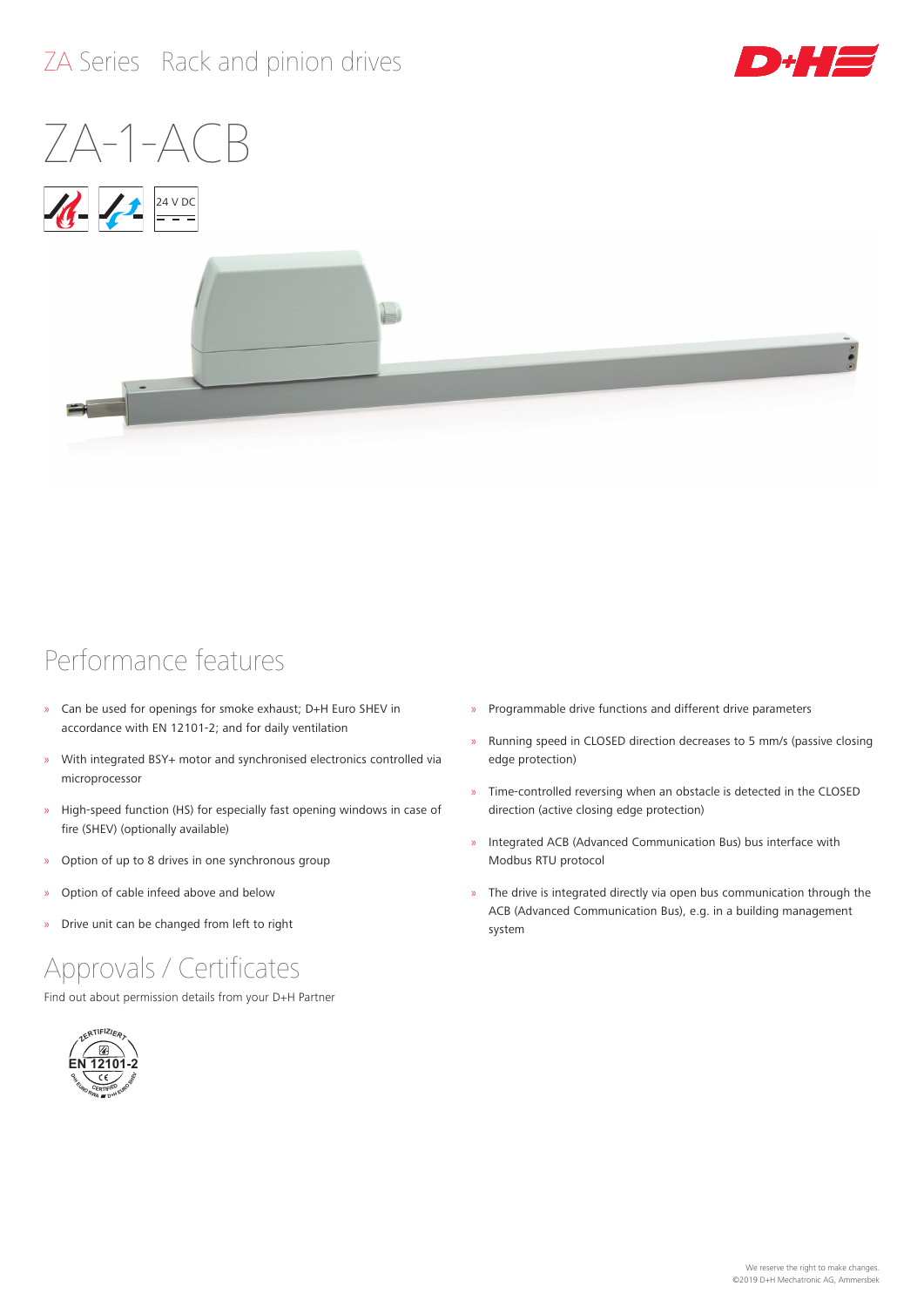## Pressure load diagram



### Technical data

|                               | ZA-0300-1-ACB                       | ZA-0800-1-ACB         | ZA-1000-1-ACB           | ZA-1500-1-ACB           |  |  |  |  |
|-------------------------------|-------------------------------------|-----------------------|-------------------------|-------------------------|--|--|--|--|
| Supply                        | 24 V DC / ±15 % / 0.5 A             | 24 V DC / ±15 % / 1 A | 24 V DC / ±15 % / 1.2 A | 24 V DC / ±15 % / 1.4 A |  |  |  |  |
| Duty cycle                    | 30 % (ON: 3 min. / OFF: 7 min.)     |                       |                         |                         |  |  |  |  |
| Force of pressure             | 300 N                               | 800 N                 | 1000 N                  | 1500 N                  |  |  |  |  |
| Tensile force                 | 300 N                               | 800 N                 | 1000 N                  | 1000 N                  |  |  |  |  |
| Nominal locking force         | 1100 N                              |                       |                         |                         |  |  |  |  |
| Service life                  | 20000 double strokes *              |                       |                         |                         |  |  |  |  |
| Stroke                        | 165 mm - 1500 mm                    |                       |                         |                         |  |  |  |  |
| OPEN running speed            | 7 mm/s                              |                       |                         |                         |  |  |  |  |
| OPEN running speed - SHEV     | $7$ mm/s                            |                       |                         |                         |  |  |  |  |
| CLOSED running speed          | 7 mm/s                              |                       |                         |                         |  |  |  |  |
| Type of protection            | IP 65                               |                       |                         |                         |  |  |  |  |
| Emission sound pressure level | $LpA \leq 51 dB(A)$                 |                       |                         |                         |  |  |  |  |
| Temperature range             | $-5 °C  +75 °C$                     |                       |                         |                         |  |  |  |  |
| Fire resistance               | B300 (30 min / 300 °C)              |                       |                         |                         |  |  |  |  |
| Housing                       | Aluminium / Polycarbonate           |                       |                         |                         |  |  |  |  |
| Surface                       | Powder-coated                       |                       |                         |                         |  |  |  |  |
| Colour                        | White aluminium $({\sim}$ RAL 9006) |                       |                         |                         |  |  |  |  |
| Connection                    | 2.5 m silicone cable                |                       |                         |                         |  |  |  |  |
| Dimension A                   | 327 - 1662 mm                       |                       |                         |                         |  |  |  |  |

For an illustration of the dimensions, see the next page.

\* For vertical use, please consult with D+H Sales!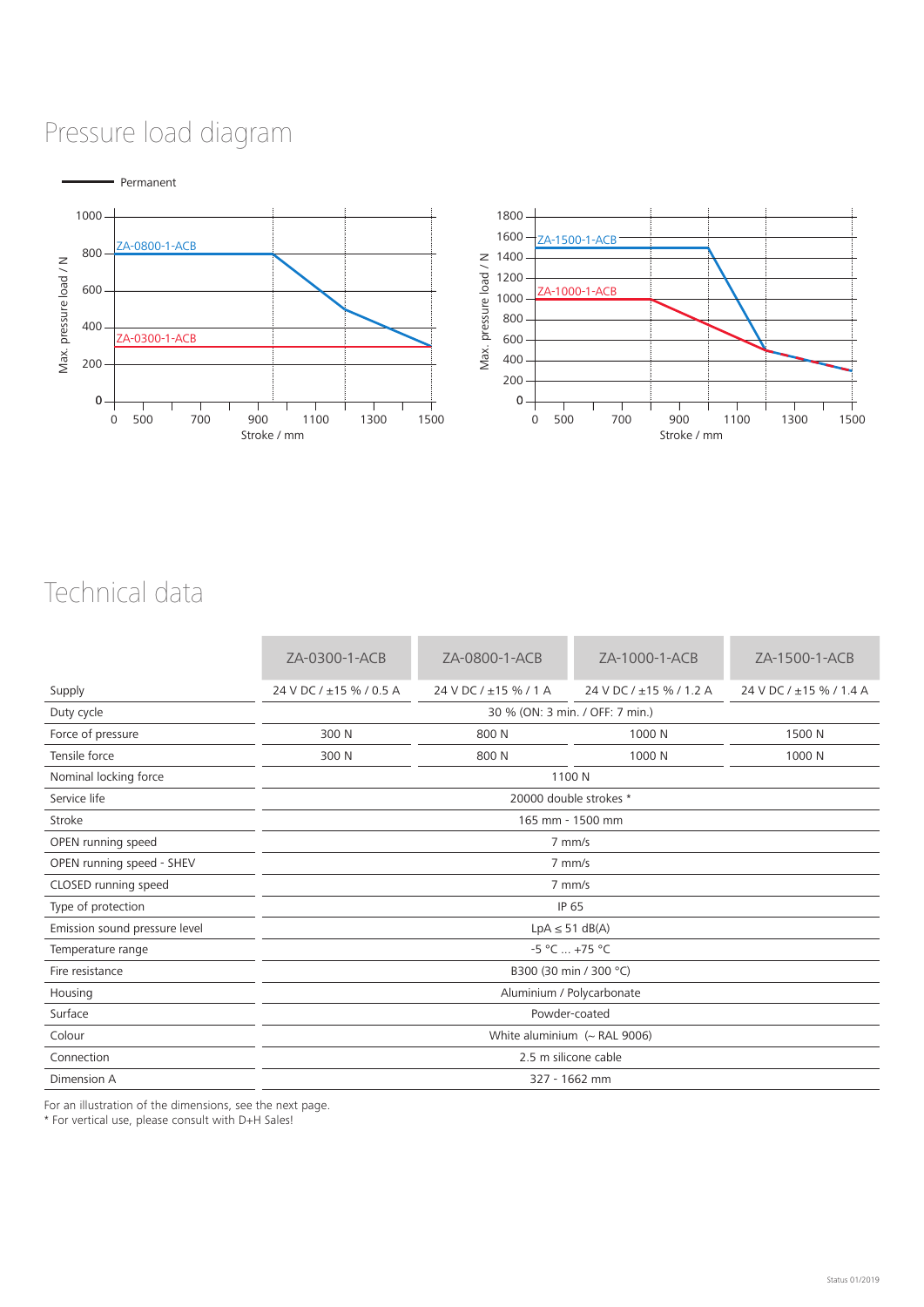

# ZA-1-ACB

### Potential drive options

You can find the explanations for the icons on the last page

















### Design

| Type                    | Art. No.  | Stroke  | Dimen-<br>sion A | Weight    | Remark                                             |
|-------------------------|-----------|---------|------------------|-----------|----------------------------------------------------|
| ZA-0800-0500-1-ACB M1-R | 27.011.05 | 500 mm  | 662 mm           | 1.95 kg   |                                                    |
| ZA-0800-0500-1-ACB M2-R | 27.011.25 | 500 mm  | 662 mm           | 1.95 kg   |                                                    |
| ZA-0800-0500-1-ACB S1-L | 27.011.45 | 500 mm  | 662 mm           | 1.95 kg   |                                                    |
| ZA-0800-0600-1-ACB M1-R | 27.011.10 | 600 mm  | 762 mm           | 2.10 kg   |                                                    |
| ZA-0800-0600-1-ACB M2-R | 27.011.30 | 600 mm  | 762 mm           | $2.10$ kg |                                                    |
| ZA-0800-0600-1-ACB S1-L | 27.011.50 | 600 mm  | 762 mm           | 2.10 kg   |                                                    |
| ZA-0800-0800-1-ACB M1-R | 27.011.15 | 800 mm  | 962 mm           | 2.40 kg   | Without holes on bottom, only for topside mounting |
| ZA-0800-0800-1-ACB M2-R | 27.011.35 | 800 mm  | 962 mm           | 2.40 kg   | Without holes on bottom, only for topside mounting |
| ZA-0800-0800-1-ACB S1-L | 27.011.55 | 800 mm  | 962 mm           | 2.40 kg   | Without holes on bottom, only for topside mounting |
| ZA-0800-1000-1-ACB M1-R | 27.011.20 | 1000 mm | 1162 mm          | 2.70 kg   | Without holes on bottom, only for topside mounting |
| ZA-0800-1000-1-ACB M2-R | 27.011.40 | 1000 mm | 1162 mm          | 2.70 kg   | Without holes on bottom, only for topside mounting |
| ZA-0800-1000-1-ACB S1-L | 27.011.60 | 1000 mm | 1162 mm          | 2.70 kg   | Without holes on bottom, only for topside mounting |
| $ZA-1-ACB$              | 27.011.00 |         |                  |           | Variable equipment possible                        |

Brackets are not included and have to be ordered separately.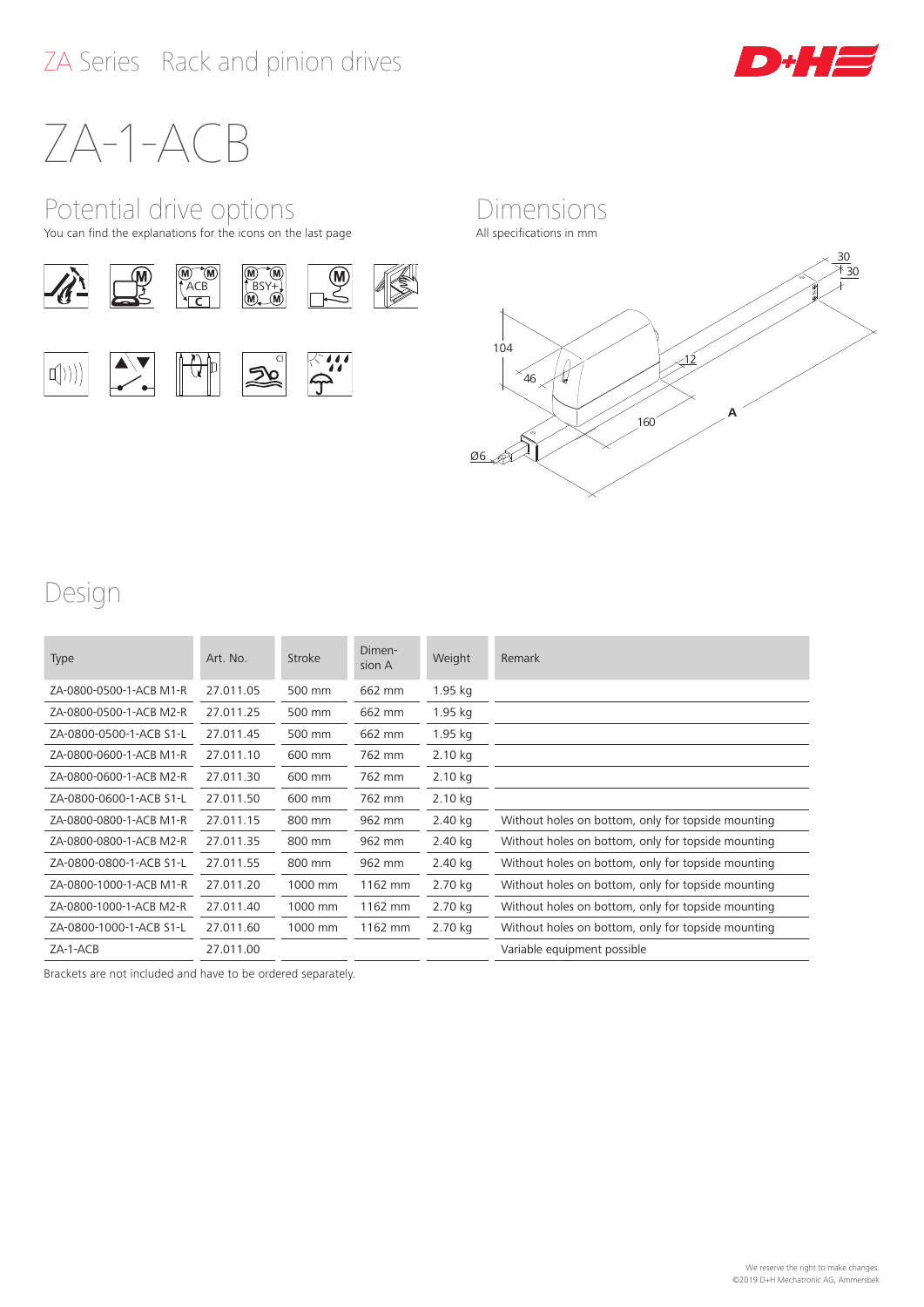### Illustration provided as an example Possible applications





- » Mounted installation
- » Sash mounting
- » Frame mounting
- » Side installation
- » Installation opposite the hinge
- » Application force
- » Application tension
- » Trapezoidal application